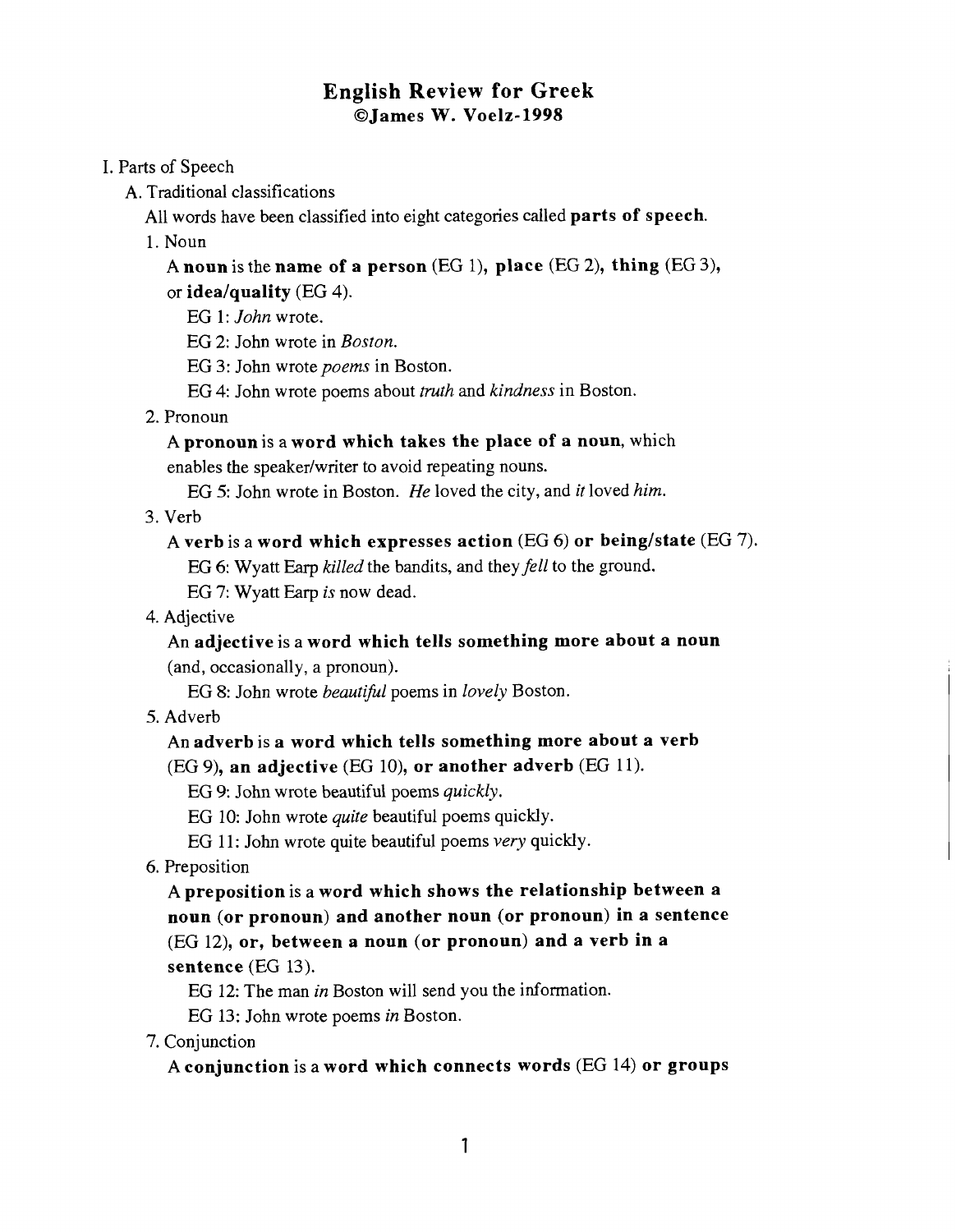**of words** (EG 15).

EG 14: John and Bob live in Boston.

EG 15: John wrote poems, *but* he could not make a living at it.

8. Interjection

# An **interjection** is a **word which expresses strong feelings** and is simply an emotive outburst, not intending to convey cognitive content.

EG 16: *Oh!* 

**Note:** Another way of looking at all of this is that parts of speech name or describe different types of things. Nouns name or describe persons, things, etc., verbs activities, adjectives qualities of persons, things, etc., adverbs qualities of activites, and so on.<sup>1</sup>

B. Further Analysis and Classification

It is also proper to observe that larger units of speech, i.e., **groups of words, may be the equivalent of individual words, and, therefore, be the equivalent of a part of speech.** 

**1.** Infinitives

### **An infinitive is a form of the verb which, in English, is headed**

**by "to"** (and, thus, looks like a prepositional phrase [see B 2, next]).

EG **17:** *To love* (present infinitive)

EG **18:** *To have loved* (perfect infinitive)

**An infinitive may be the equivalent of a noun.** Consider the following examples

(EGs **19** and 20). Each contains an infinitive which **describes an activity as if it** 

### **were a thing or concept**  $(=a$  noun).

EG **19:** *To succeed* brings satisfaction.

EG 20: I love *to play.* 

In these examples, the infinitives, *to succeed* and *to play,* are the equivalent of nouns which are an activity, not something static.

2. Phrases

A **group of words which does** not **have a** (non-infinitive) **verb** is called a **phrase.2** There are several types of phrases, but the most important for this discussion is the **prepositional phrase,** i.e., a group of words headed by a preposition (cf. I.A.6. above).

a. **A phrase may be the equivalent of an adjective.** Consider the following examples, the first of which (EG 21) contains a simple adjective, and the second of which (EG 22) contains a prepositional phrase which is the equivalent of the adjective.

EG 21: The *blonde* girl came to town.

EG 22: The girl *with the blond* **hair** came to town.

<sup>&</sup>lt;sup>1</sup>What is named can often be determined only by seeing the relationship between words in a sentence.

<sup>&</sup>lt;sup>2</sup>There are exceptions to this rule, but it is a good general principle.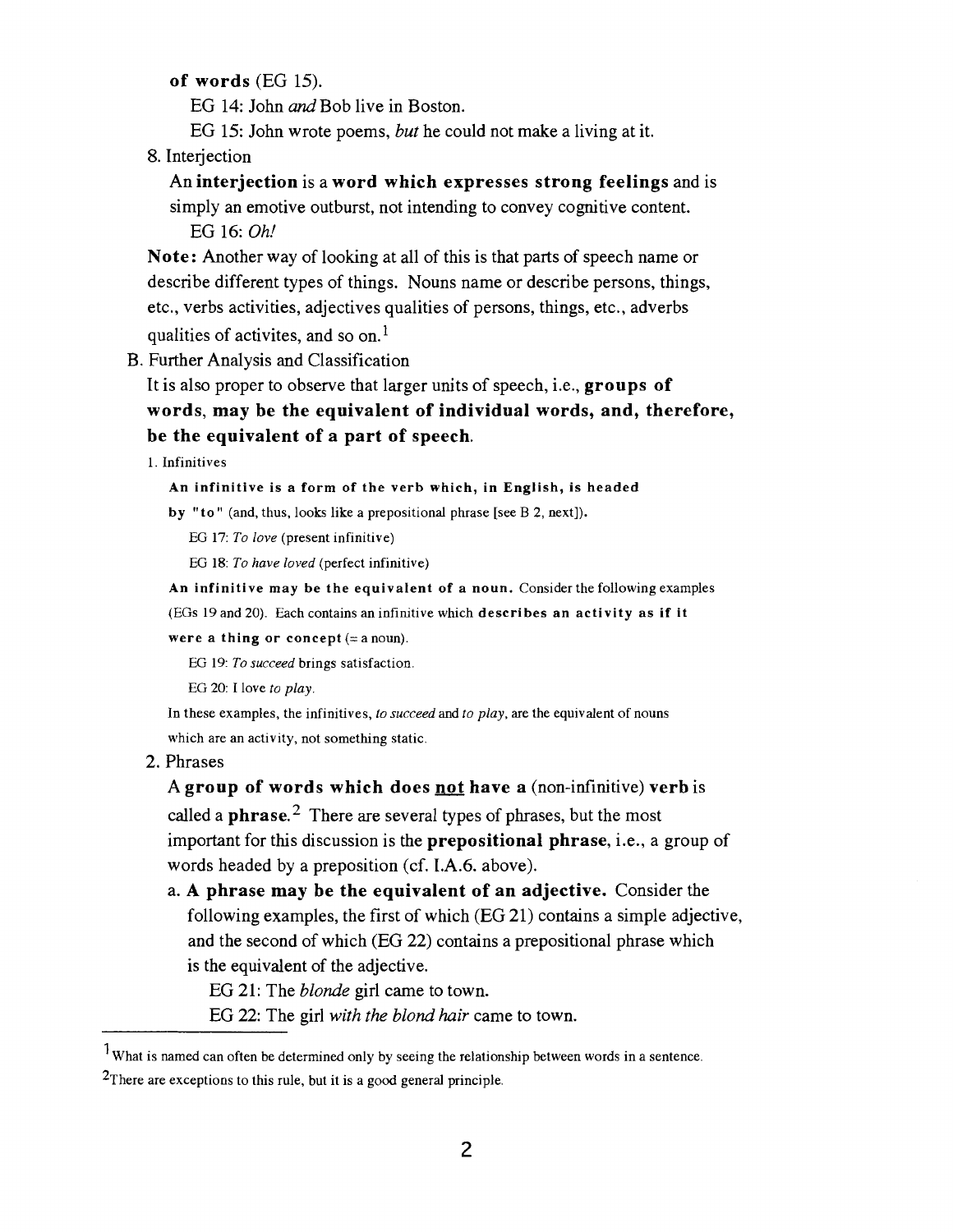## b. **A phrase may be the equivalent of an adverb.** The next two

examples contain, respectively, a simple adverb (EG **23)** and a prepositional phrase (EG 24) which is the equivalent of the adverb.

EG 23: John wrote poems *early.* 

EG 24: John wrote poems *before sunrise*.<sup>3</sup>

## 3. Clauses

a. Clauses Proper

**A group of words which has a** (non-infinitive) **verb** is called a **~lause.~** Clauses which do not make complete sense when standing by themselves--called "dependent clauses"--are of concern to us here.<sup>5</sup> In both of the examples which follow, the italicized words comprise dependent clauses.

EG 25: John, *who wrote these poems,* lives in Boston. EG 26: John wrote poems, *while he lived in Boston.* 

**A clause may be the equivalent of an adjective.** Consider the following examples, the first of which (EG 27) contains a simple adjective, and the second of which (EG 28) contains a dependent clause which is the equivalent of the adjective.

EG 27: The *blonde* girl came to town.

EG 28: The girl *who* had *blond hair* came to town.

Clauses which are the equivalent of adjectives are usually

introduced by a relative pronoun.<sup>6</sup>

**A clause may be the equivalent of an adverb.** The next two examples contain, respectively, an adverb (EG 29) and a dependent clause (EG 30) which is the equivalent of a simple adverb.

EG 29: John wrote poems *early.* 

EG 30: John wrote poems *before the sun had arisen.* 

Clauses which are the equivalent of adverbs are usually introduced

by a subordinating conjunction.<sup>7</sup>

Note also that EG 28 above is the equivalent of EG 22 further above, while EG 30 above is the equivalent of EG 24 further above.

**<sup>31</sup>t** is possible for a prepositional phrase to be the equivalent of a noun, but such cases do not concern us in our preparation for Greek.

 $4$ See footnote two.

 $5$ <sup>1</sup> If a clause makes complete sense by itself, by contrast, it is called an "independent clause" and is the equivalent of a simple sentence, but such clauses are not our concern here.

<sup>6~</sup>ormal relative pronouns are *who, whose, whom, which, that,* and *what.* 

<sup>7~</sup>ommon subordinating conjunctions are *after, when, while, because,* **if,** *though, for, until, that* and *where.*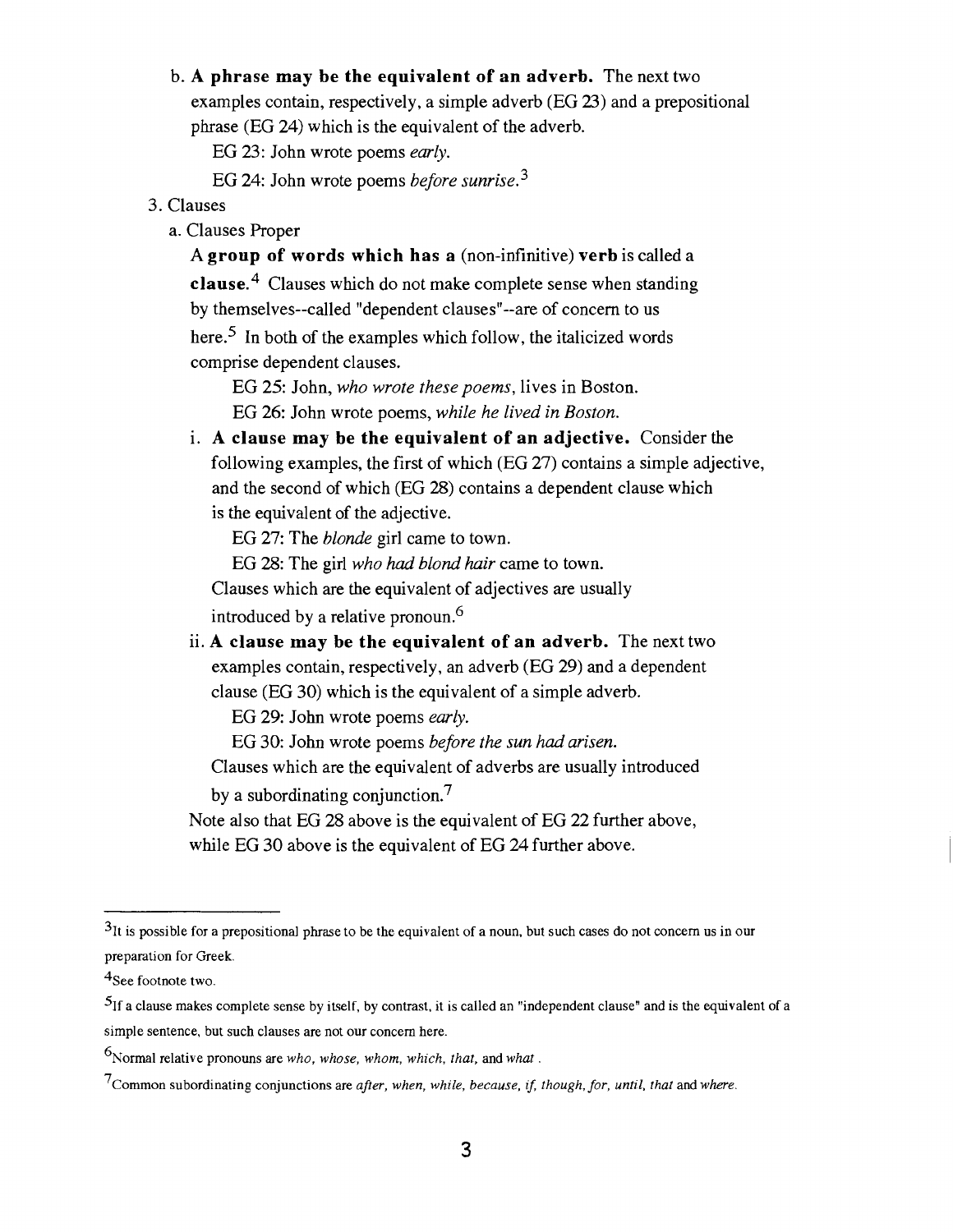#### b. Shorthand for Clauses

i. Participles

Participles can be understood as part adjective and part verb, and in many ways they are, for they do refer to some one or some thing in a sentence, and (as we shall see) they are, at times, the equivalent of an adjective. It is, perhaps, better to see them in a different light, however. **Participles are essentially shorthand for a dependent clause. 8** 

a. The participle with the prepositional phrase in EG 3 1 (next) is the equivalent of a dependent clause introduced by a relative pronoun, such as the one contained in EG 32 (below).

EG 31: The boy *running with the flag* fell and stabbed himself.

EG 32: The boy *who was running with the flag* fell and stabbed himself.

**Both of these structures** (the participial phrase and the dependent clause) **are, in turn, the equivalent of an adjective** (they tell which boy fell and sustained injury). 9

b. The participle with prepositional phrase modifier in EG 33 (next) is the equivalent of a dependent clause introduced by a subordinating conjunction, such as the ones contained in EGs 34

and 35.

- EG 33: *Running with the flag,* the boy fell and stabbed himself.
- EG 34: *While he was running with the Jag,* the boy fell and stabbed himself.
- EG 35: *Because he was running with the flag*, the boy fell and stabbed himself.

**All of these structures** (the participle with prepositional phrase and the dependent clauses) are, in turn, the equivalent of an adverb, (they tell something more about the circumstances under which the boy fell and sustained injury).  $10$ 

ii. Infinitives

Infinitives are often described as part noun and part verb, and they can well be understood this way in certain contexts (cf. I.B. 1.above). In other contexts, however, it is helpful to understand **infinitives** 

<sup>8</sup>It is possible for a participle to be the equivalent of a noun (in English, this is called a *gerund*), but such cases do not concern us in our preparation for Greek.

 $<sup>9</sup>$ Note that a participial phrase could be used as the equivalent of the dependent clause introduced by a relative pronoun</sup> in EG 28: The girl *having blond hair* came to town.

 $10$ Note that a participial phrase could be used as the equivalent of the dependent clause introduced by a subordinating conjunction in EG 30: "John wrote poems *eating breakfast.* "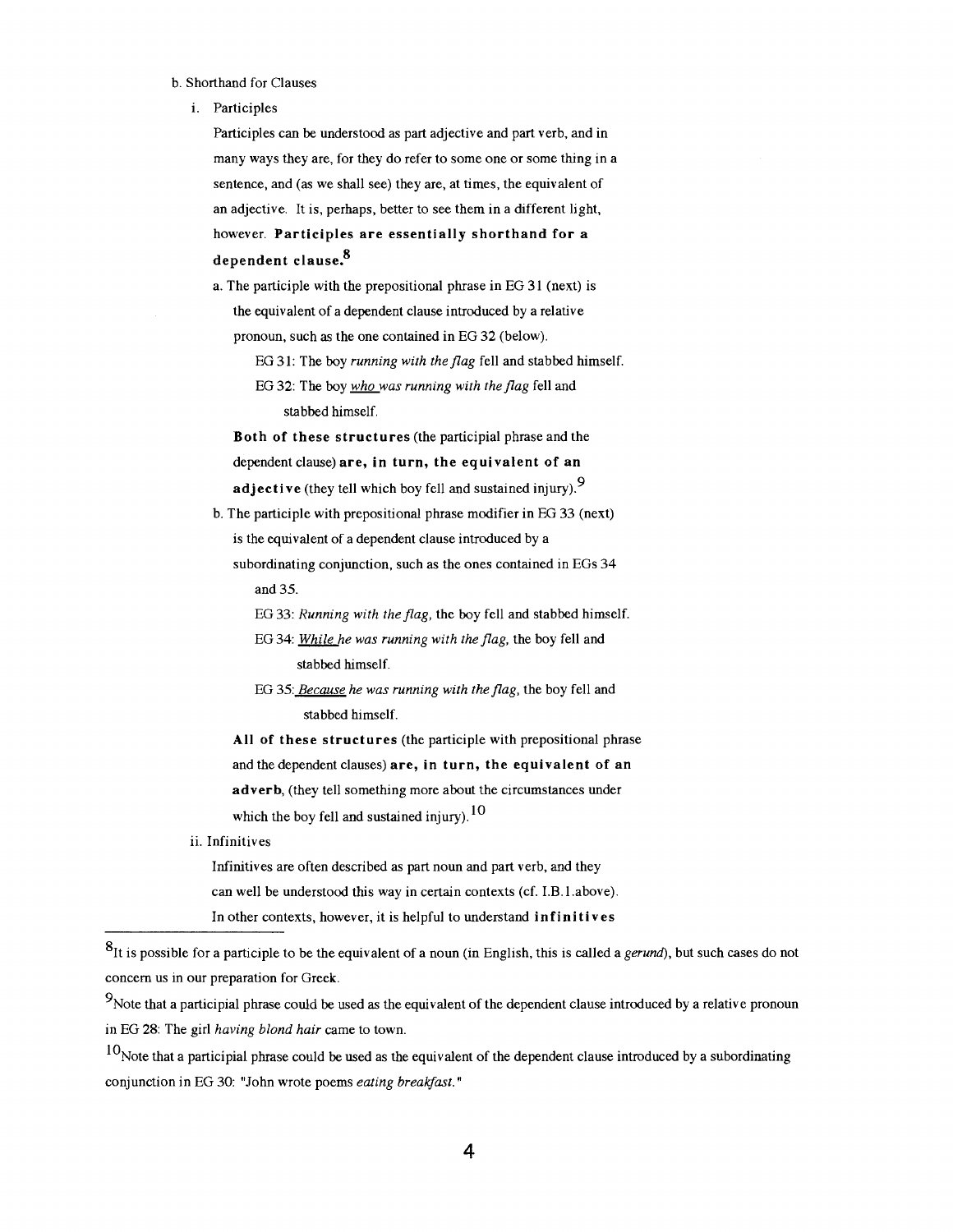#### **as shorthand for a dependent clause** (as was the participle).

a. The infinitive in EG 36 (next) is the equivalent of a dependent clause introduced by a relative pronoun, such as the one contained in EG 37 (below).

EG 36: John has work *to do.* 

EG 37: John has work *which he must do.* 

- **Both of these structures** (the infinitive and the dependent clause) **are themselves the equivalent of an adjective,**  because they tell something more about the work.
- b. The infinitive in EG 38 (next) is the equivalent of a dependent clause introduced by a subordinating conjunction, such as the one contained in EG 39 (below).

EG 38: John came *to fish.* 

EG 39: John came *(so) that he might fish.* 

**Both of these structures** (the infinitive and the dependent clause) **are themselves the equivalent of an adverb,** because they tell more about the circumstances surrounding John's coming (in this case, its purpose).

**Note: Understanding participles and infinitives as shorthand equivalents for larger groups of words such as clauses helps us to grasp the insight that all lineuistic utterances (whether written or oral) are essentiallv shorthand.** What we see on the page or hear in conversation is only a piece of what a writer or speaker is attempting to express. He expects us, from the context and from our prior experience, to be able to "fill in the blanks" of his shorthand, for only then are we able to interpret the complete "longhand" which actually expresses his complete thought. It is this process of filling in the shorthand which so often leads to a breakdown in communication.

#### 11. A Sentence and its Parts

### A. Basic Concepts

A sentence is a group of words which expresses a complete thought. It consists of a subject and a predicate. To deal with a sentence and its parts is to deal with relationships--relationships between the concepts conveyed by words--not with the type of thing being named or described by words (cf. Note, page 2, above).

- 1. The subject is what the speaker/writer is talking about. It is who or what is being described, or who or what is doing activity. EG 40: People are smart; they wrote letters.
- 2. The predicate is what the speaker is saying about the subject. It details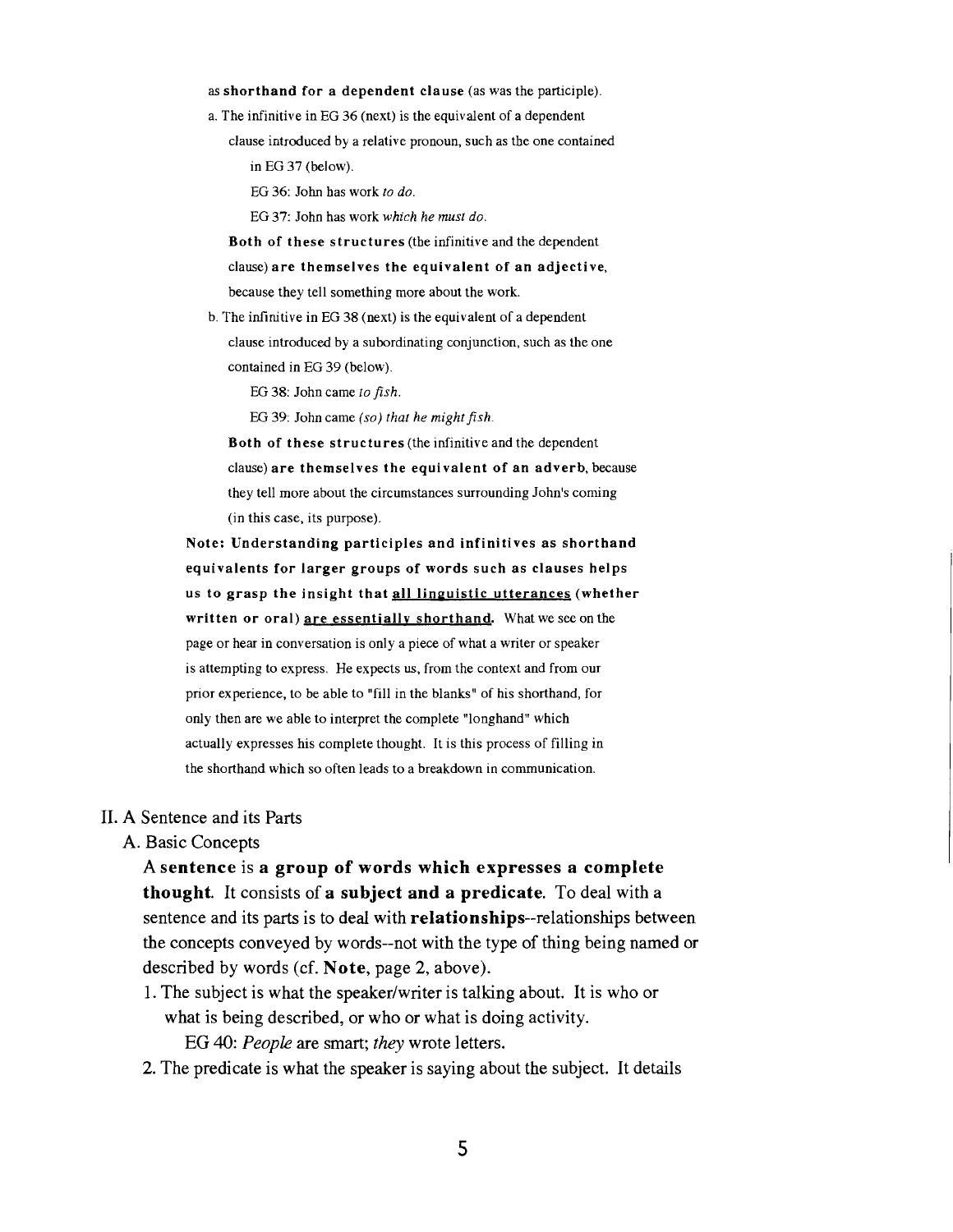the nature of the subject, or what the subject is doing.

EG 41: People *are smart;* they *wrote letters.* 

- B. Further Explication
	- 1. Essential Parts
		- a. Subject

The basic component of the subject is the subject itself. In EG 40 above, that is the word "people" in the first clause and "they" in the second. A subject may, however, be multiple or "compound".

EG 42: *He* and I wrote letters.

A subject is usually a noun or a pronoun (cf. EG 40 above).

It may aIso be a noun equivalent. Thus, an infinitive may function as a subject.

In EG 19 above, to succeed is the subject of the verb "brings".

- b. Predicate
	- i. The main component of the predicate is the **verb.** Thus, in EG 42 above, the word "wrote" is the heart of the predicate and is sometimes called the "simple predicate".
	- ii. Many predicates, however, also contain a **direct object** A direct object is **the receiver of the action denoted by the verb.** Or, one may say that the direct object is "that which is acted upon by the verb".

EG 43: People wrote *letters.* 

EG 44: People saw *them.* 

A direct object is usually a noun (EG 43) or a pronoun (EG 44). It may also be a noun equivalent. Thus, an infinitive may function as a direct object. In EG 20 above, to play is the direct object of the verb "Iove".

iii. Predicates may also contain an **indirect object** The indirect object is **the personal recipient of some thing which is given over** by a verb denoting an act of either communication or transference.

EG 45: People wrote *prisoners* letters and sent *them* gifts. In this example, *prisoners* and *them* are indirect objects, while ''letters" and "gifts" are the direct object.

2. Additional Parts

In addition to the basic elements of the subject and predicate which we have detailed above (II.B.1.), sentences may--and usually do--contain other elements called **modifiers.** Modifiers are **words or groups of words which tell something more about, and thereby limit, various parts of the subject and predicate of a sentence.** It is important to understand that modifiers are of two basic types--either adjectival or adverbial. Adjectival modifiers tell something more about- and thereby limit--nouns or pronouns in the sentence, which themselves are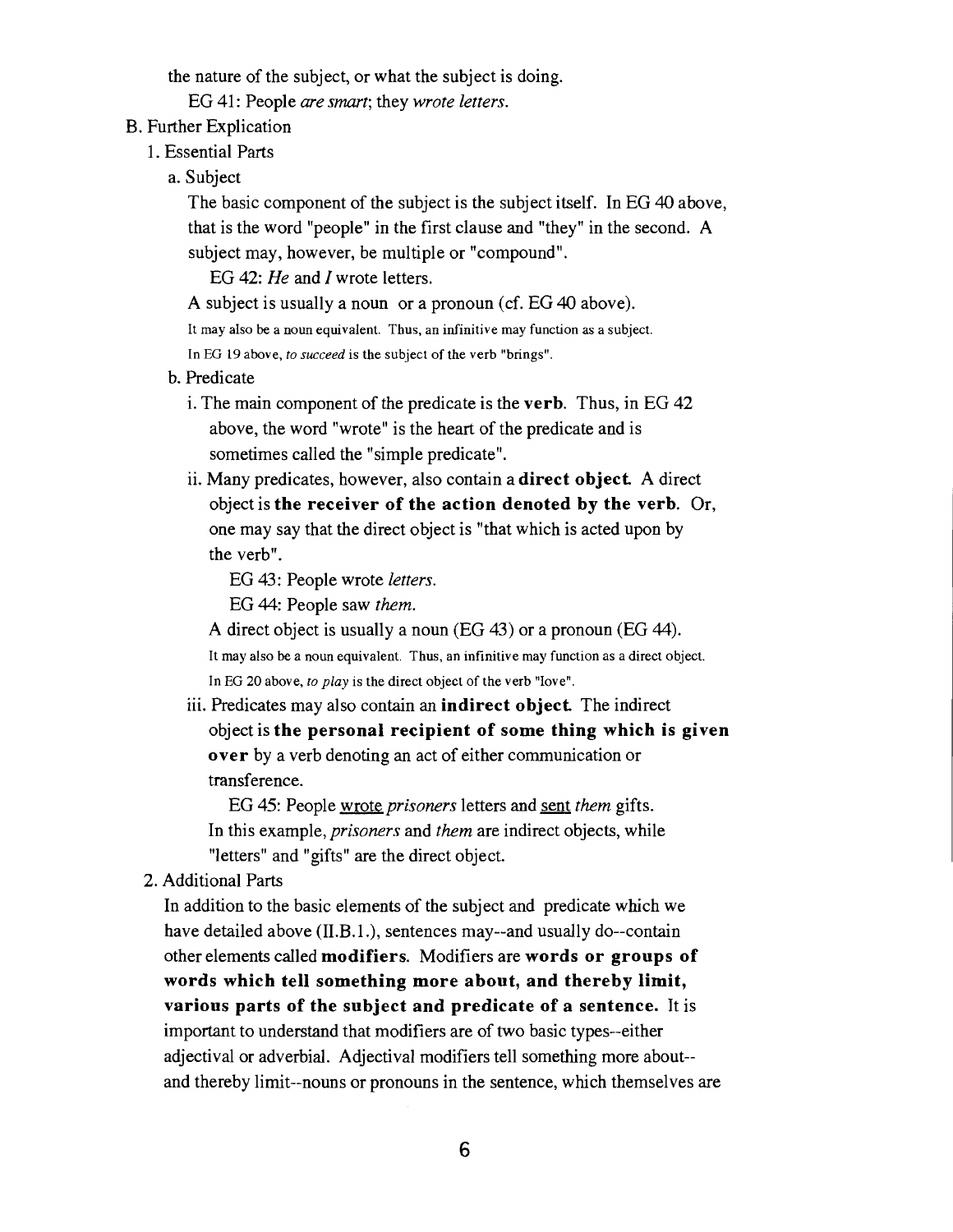functioning as subject, direct object, etc. Adverbial modifiers tell something more about--and thereby limit--a verb or other modifiers in the sentence.

a. We have already met **single word** adjectival and adverbial **modifiers**  in adjectives and adverbs themselves (cf. I.A.4. and I.A.5. above). But other single words may function as modifiers as well. Chief among these are nouns and pronouns in a form which indicates that some one or some thing is in possession of some other person or thing.

EG 46: John sank *Bob's* ship and *my* ship.

Such possession may take the form of a thing having a characteristic. EG 47: The *box's* weight crushed the handcart.

Nouns and pronouns indicating possession are the equivalent of an adjective and, therefore, function as adjectival modifiers.

b. We have also met **groups of words** which are the equivalent of adjectives and adverbs and which function, therefore, **as** adjectival and adverbial **modifiers,** as well. Chief among these are phrases and clauses. We may note here explicitly (as the reader may have surmised already) that a phrase or a clause may function as an adjectival or adverbial modifier, even when no single word equivalent (adjective or adverb) can be found. (Such equivalents were possible in EGs 21-24, and 27-30 above). Consider the following examples.

EG 48: The man *in Boston* will send you the information In EG 48, the phrase *in Boston* functions as an adjectival modifier, telling which man will send the information. (Note that something like "The *Bostonian* [man]" is not the equivalent of "The man in Boston", because a Bostonian may well be residing elsewhere.)

EG 49: John wrote poems *in Boston.* 

In EG 49, *in Boston* functions as an adverbial modifier, telling where the writing took place. There is no adverb which is equivalent.

EG 50: John, *who wrote these poems,* lives in Boston.

EG 51: John wrote poems *while he lived in Boston.*  The dependent clause in EG 50 functions as an adjectival modifier, because it further describes (or defines) who did the writing of the poems. By contrast, the dependent clause in EG 51 functions as an adverbial modifier, because it further describes the circumstances surrounding the writing of the poems namely, the time. In neither case is a one word equivalent possible. Note: It is important to remember that participles and infinitives are themselves equivalent to clauses and so function as modifiers, either adjectival or adverbial.

**It is impossible to overestimate the importance of under**standing the rôle of modifiers in a sentence. Modifiers may be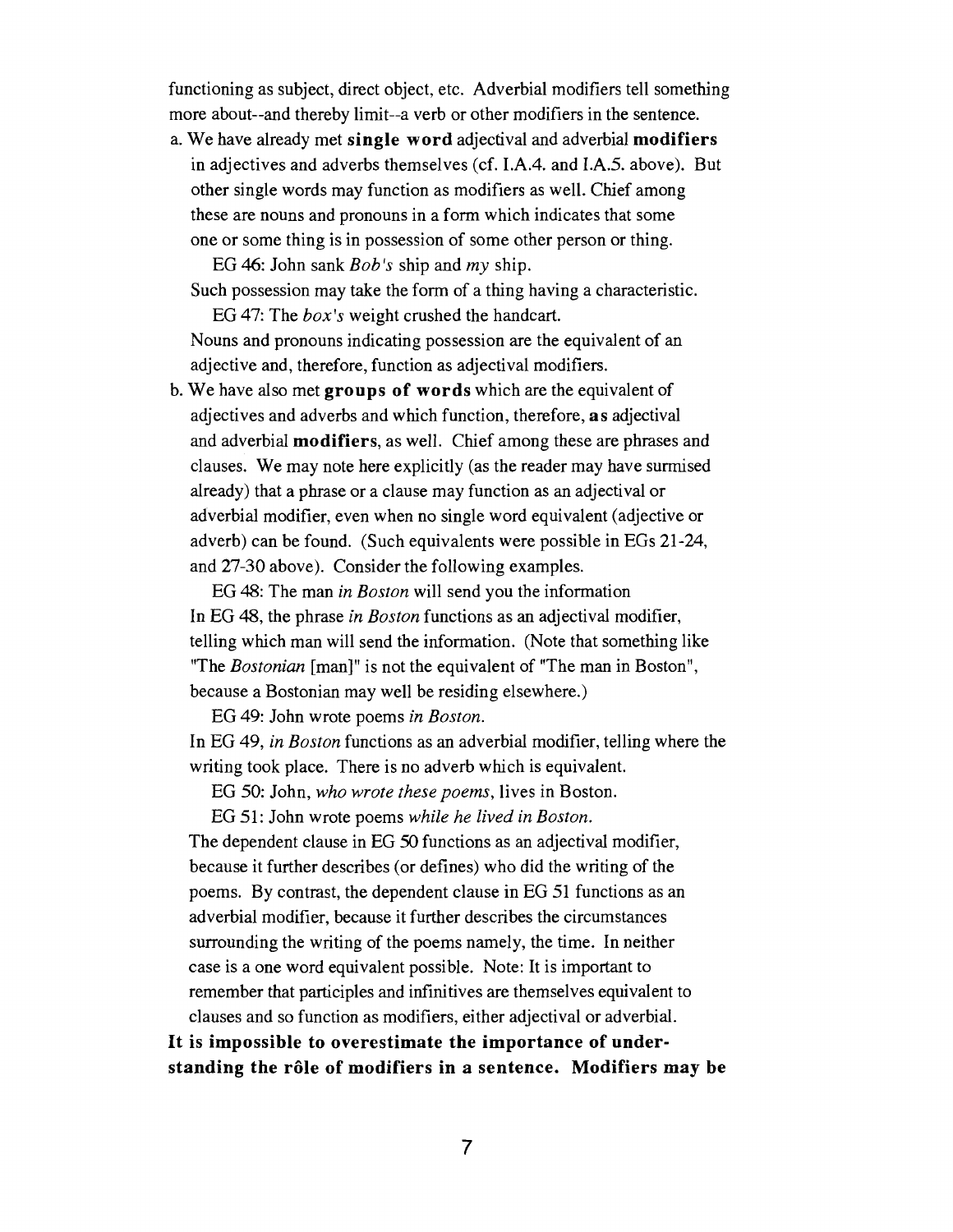**a single word or a group of words (a phrase or a clause). In addition, such modifiers may be either adjectival or adverbial.** 

The following grouped examples--which have already been used above (EGs 21-24 and 28,30) but in slightly separated contexts -- illustrate these truths well. The first three examples (EGs 52-54) comprise a word (an adjective), a phrase, and a clause respectively, and all are adjectival. The second three examples (EGs 55-57) also comprise a word (an adverb), a phrase, and a clause respectively, but all of these are adverbial.

EG 52: The blonde girl came to town.

EG 53: The girl with the blonde hair came to town

EG 54: The girl who had blonde hair came to town

EG 55: John wrote poems early.

EG *56:* John wrote poems before sunrise

EG 57: John wrote poems before the sun had arisen.

- 111. Further Analysis of Nouns, Pronouns, and Verbs
	- A. Nouns and Pronouns

Noun and pronoun (as well **as** adjective) forms can be analyzed according to the following three categories:

- 1. Gender
	- a. **Gender relates,** in physical terms, **to sex,** and it does so also grammatically in English. Thus, for English speakers, men, fathers, boys, uncles, etc., are masculine grammatically.

EG 58: My father took his car to golf.

By contrast, women, mothers, girls, aunts, etc., are feminine grammatically.

EG 59: My mother took her car to shop.

And things which are not sexually differentiated physically are neuter.

EG 60: The car has lost its wheel.

- b. **In many** other **languages--and Greek may be included here- words are distinguished by gender grammatically in a way that bears no relationship to physical sexual differentiation.**  Thus, in Greek, foot and finger are masculine, *hand* and head are feminine, and *body* and *face* are neuter. As a result, the gender of each noun must be memorized, for it cannot be deduced from "real life".<sup>11</sup>
- 2. Number

Nouns have **number** in that they are either **singular** or **plural.** Thus,

<sup>&#</sup>x27;1t may be noted that this phenomenon is not unknown in English. Consider the following example: "That *ship* is beautiful; *she* has trim sails."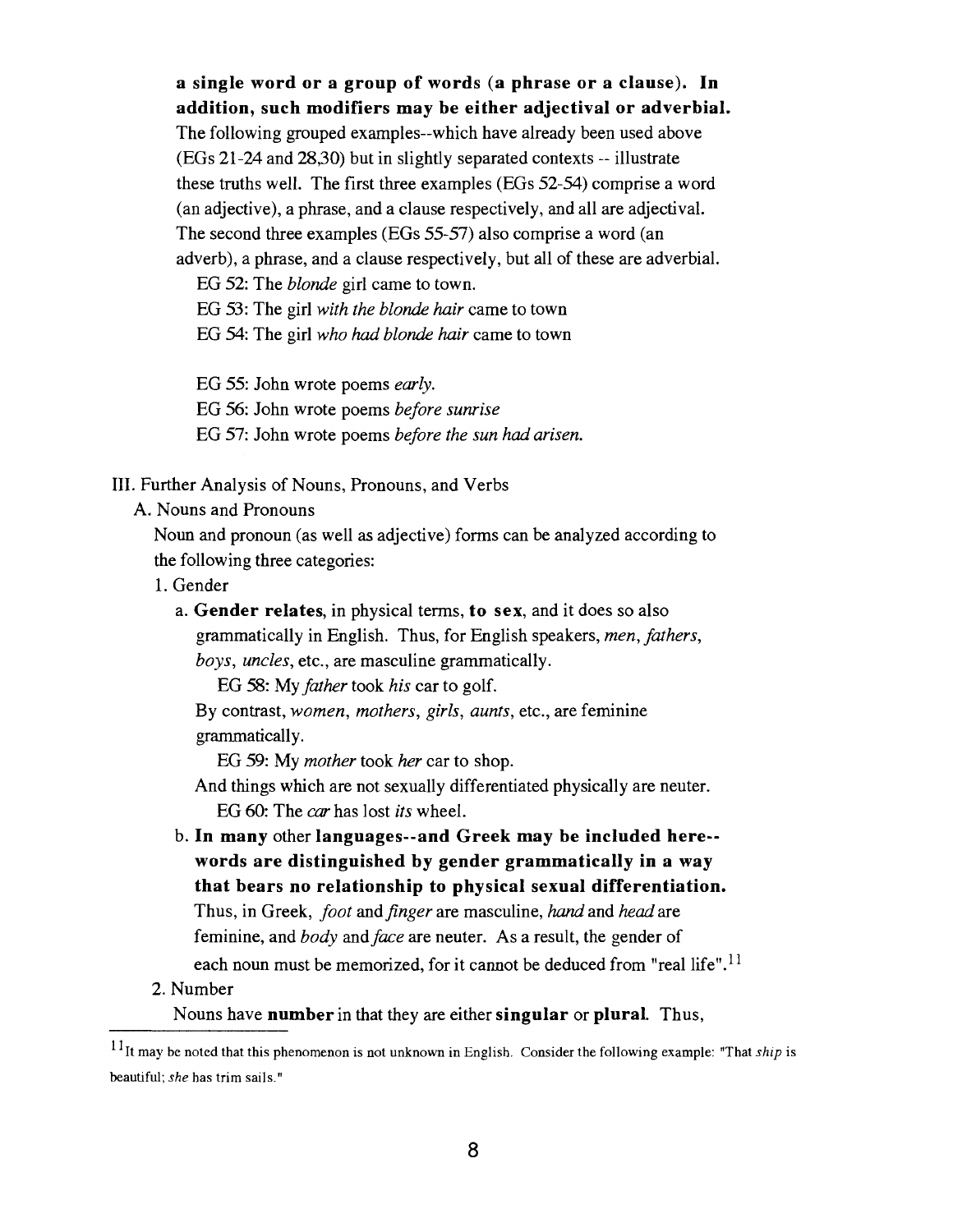boy is singular in number, while  $\frac{b \partial y}{}$  is plural in number. English forms plurals in a number of ways, often by adding s or es, but also by other means (e.g., by changing the word internally [cf. goose- geese] or by doing nothing [cf. sheep- sheep]). Greek will have other means of expressing number.

## 3. Case

a. In English, the function of words in a sentence--i.e., the relationship between the concepts they convey--is normally indicated by word order. Thus, in the two examples which follow (EGs 61-62), the word standing to the left of the verb (or, in oral form, "coming before the verb") is the subject of the sentence (cf. 1I.B.l.a. above).

EG 61: John killed Jim.

EG 62: Jim killed John.

By contrast, in these same sentences, the word standing to the right of the verb (orally, "coming after the verb") expresses the direct object of the verbal action (cf. 1I.B.l.b.ii. above).

EG 63: John killed Jim.

EG 64: Jim killed John.

Note that the forms of the nouns Jim or John remained the same, no matter whether they were functioning as the subject or the direct object of the verb.

b. In many (other) languages, by contrast, the function of words in a sentence is indicated, not by word order, but by the form of the words. Thus, if EGs 61 and 62 were put into Greek, the words for John and Jim would have a different form, depending upon whether they were functioning as the subject or the object of the verb. (Usually this is done by a different ending or termination to the word.) This phenomenon is not unknown in English and we may illustrate this point in a basic way. Note the forms of the masculine singular personal pronoun in the following three examples (EGs 65-67), especially that a different form is used when the pronoun expresses the subject of the sentence (EG 65), the object of the verbal activity (EG 66), and possession (as a modifier) of something in the sentence (EG 67).

EG 65: He saw the people.

EG 66: The people saw him.

EG 67: The people saw his ship.

In these sentences, it must be observed that he, him, and his are not three different words but simply three forms of the same word (the masculine singular personal pronoun)--or, the same word in three different cases--with each form being used to express a particular function of the pronoun in the sentence. To use standard terminology,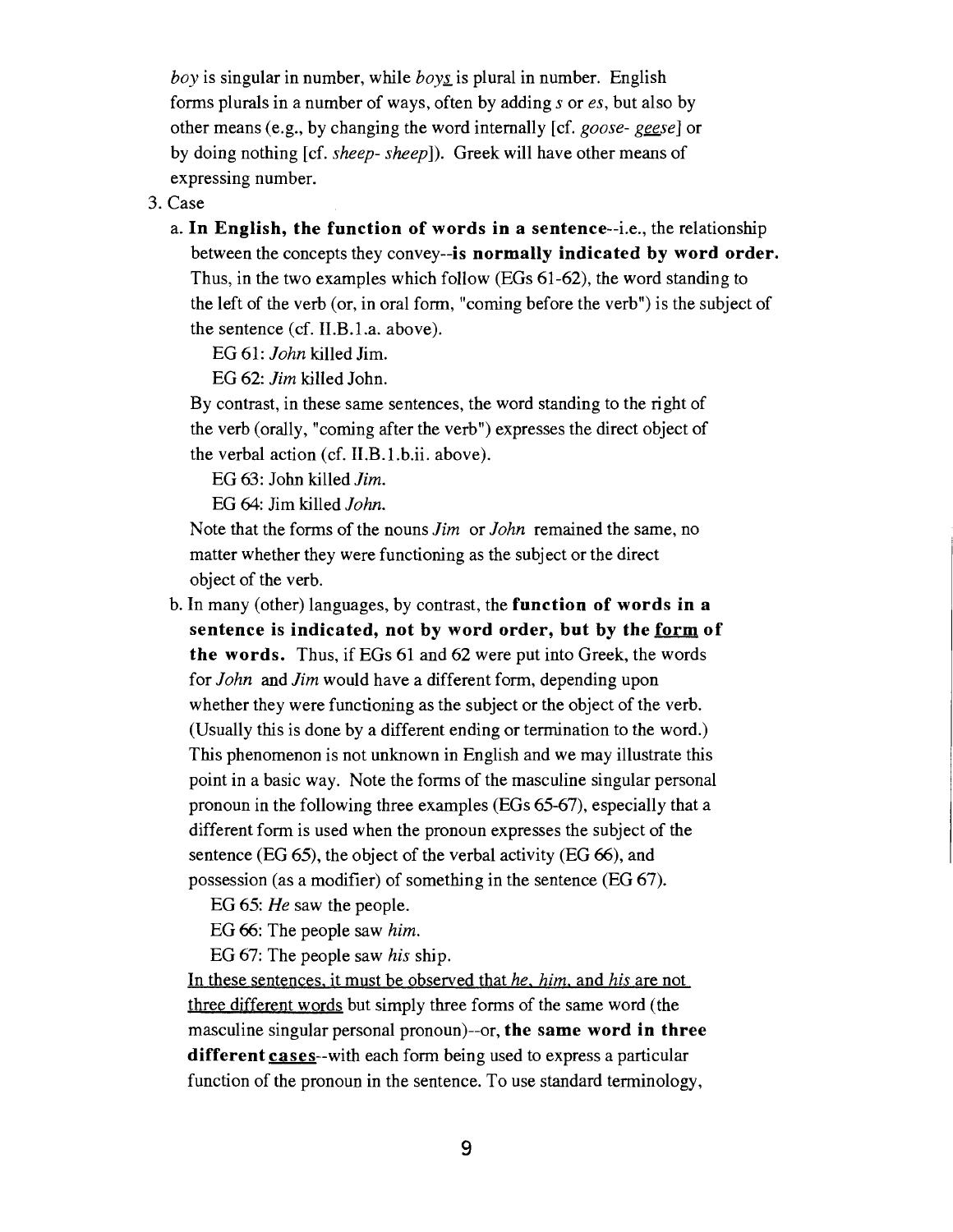we may say that the word he (EG 65) is a **nominative case** form of the personal pronoun (masculine singular), and that when this form appears, i.e., "when the pronoun is in this case", it functions as the **subject of the verb.** The form him (EG 66), by contrast, is the **accusative case** form of the same personal pronoun, and this form is used to express the **object of the verb.** Finally, the form his (EG 67) is the **genitive case** form of this personal pronoun, and it is used to allow the pronoun to function as a **modifier, expressing possession.** Greek has these same cases, plus a fourth case, the **dative case,** which is used to express the **indirect object of a verb**  of communication or transference. Thus, there are for Greek nouns, pronouns, and adjectives different forms to express each of the four major functions nouns or pronouns have in a sentence: nominative for subject (cf. 1I.B.l.a. above), accusative for direct object (cf. 1I.B.l.b.ii. above), dative for indirect object (cf. 1I.B.l.b.iii. above), and genitive to provide modification in the form of possession (cf. II.B.2.a. above).

## B. Verbs

1. Generally, verb forms may be analyzed according to the following five categories. l2

a. Person

The **person** of a verb **tells whether the subject doing the acting is the speakerlwriter (I,** we), **the person(s) being addressed**  (you), or **some other third party** (he, she, it, they). Here Greek and English are very similar.

b. Number

Verb forms have **number** in that, like nouns and pronouns, they are **singular** or **plural.** This is the difference between I and we, and between he and they(cf. a. immediately above).

c. Tense

The **tense** of a verb is the **time frame of the activity it conveys.**  For example, verb forms which convey activity in the future are called **future tense.** 

EG 68: We will see you next year.

It is important to note, however, that the tense system of two languages rarely coincides perfectly. Two areas usually exhibit some difference.

i. Various languages express tense with differing degrees of efficiency. Thus, in English we need several words to express the fact that an

<sup>&</sup>lt;sup>12</sup>Forms of verbs such as participles and infinitives (sometimes called "verbals") have some verbal and some noun/pronoun/ adjective characteristics.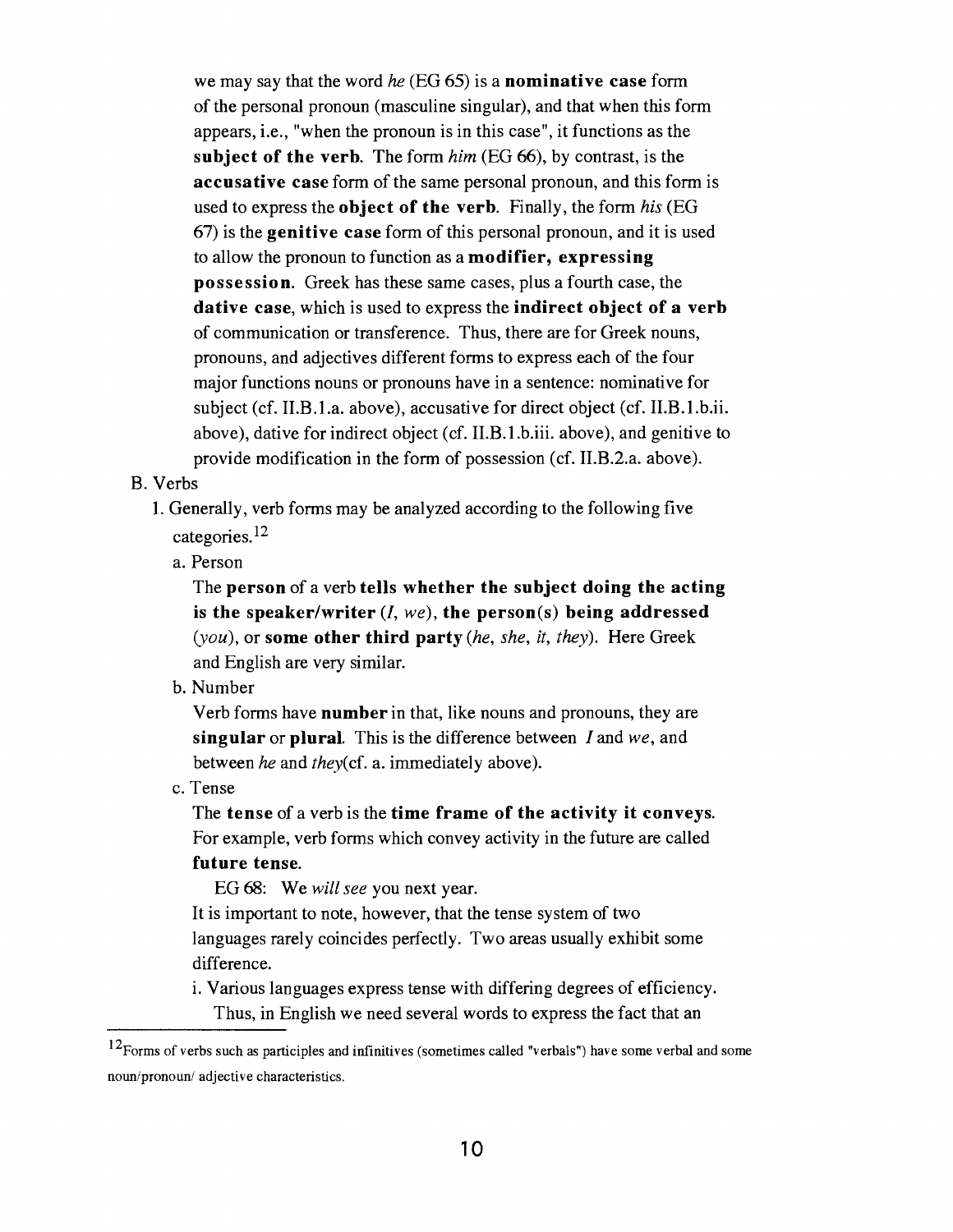activity will take place in the future (cf. EG 68 above). Greek uses a single, special form.

ii. A given tense will not convey the same range of possible meanings when two languages are compared. Thus, in English, the perfect tense may denote, either a state which exists in the present resulting from a past activity (EG 69 next), or past action which continues into the present (EG 70 below).

EG 69: 1 *have arrived* (i.e., *I* came and I am now here).

EG 70: I *have lived* here for many years (i.e., I still do). In Greek, the perfect tense may be used to express the thought of EG 69 but not the thought of EG 70.

**It is safe to say that, in both English and Greek, there will be special forms to express activity which takes place in present time, in the future, and in the past. The two languages are very different in this area, however, and it is one of the challenges of learning Greek to learn the nuances of the tense structure.13** 

d. Mood

It is easier to describe than to define mood, though, to attempt a definition, the **mood** of a verb may be said to be the **degree of the probability of the activity it conveys.** 

**i.** Thus, verb forms may state facts or ask questions about facts, and the ones which do this we call **indicative** mood.14

131t is proper, but somewhat risky in this basic introduction, to introduce the matter of **aspect** into the discussion. Aspect, in both English and Greek, relates to the type of action which the verbal form conveys. Thus, e.g., a given verb may convey action which is ongoing (cf. "I *amfinishing* it right now.") or a state (cf. "I *have arrived;* you may begin the party!". [i.e., "I am in a state of being here]"). Note that both convey action in present time.

In English, aspect may be conveyed by a particular form of a given tense, such as the **progressi ve form,** which uses the present participle to convey **ongoing action** (cf. "present progressive" ["I *am finishing* it"], "past progressive ["I *was finishing* it"], and "future progressive ["I *will befinishing* it"]). It is important to note, however, that in English, a separate system of "tenses" may, at times, be used to convey aspect: the **perfect tenses.** These convey **comple ted action,** the present perfect conveying completed action in present time (cf. "I *have finished* it"), the future perfect conveying completed action in the future (cf. "I *will havefinished* it"), and the past (plu-) perfect conveying completed action in the past (cf. "I *had finished* it"). Note that, despite their designation as "tenses", these perfect forms do not really convey a separate category of time.

In Greek, the method of conveying aspect differs greatly from that of English. In addition, the conception of aspect is quite different, and that in very important ways. Indeed, while aspect is a factor in both English and Greek, it is a matter of utmost importance in Greek and the key to the interpretation of many NT passages.

 $14<sub>A</sub>$  peculiarity in English may be observed here. In English, all questions require a helping verb in their formation. This is not a problem when a helping verb is used in the equivalent statement.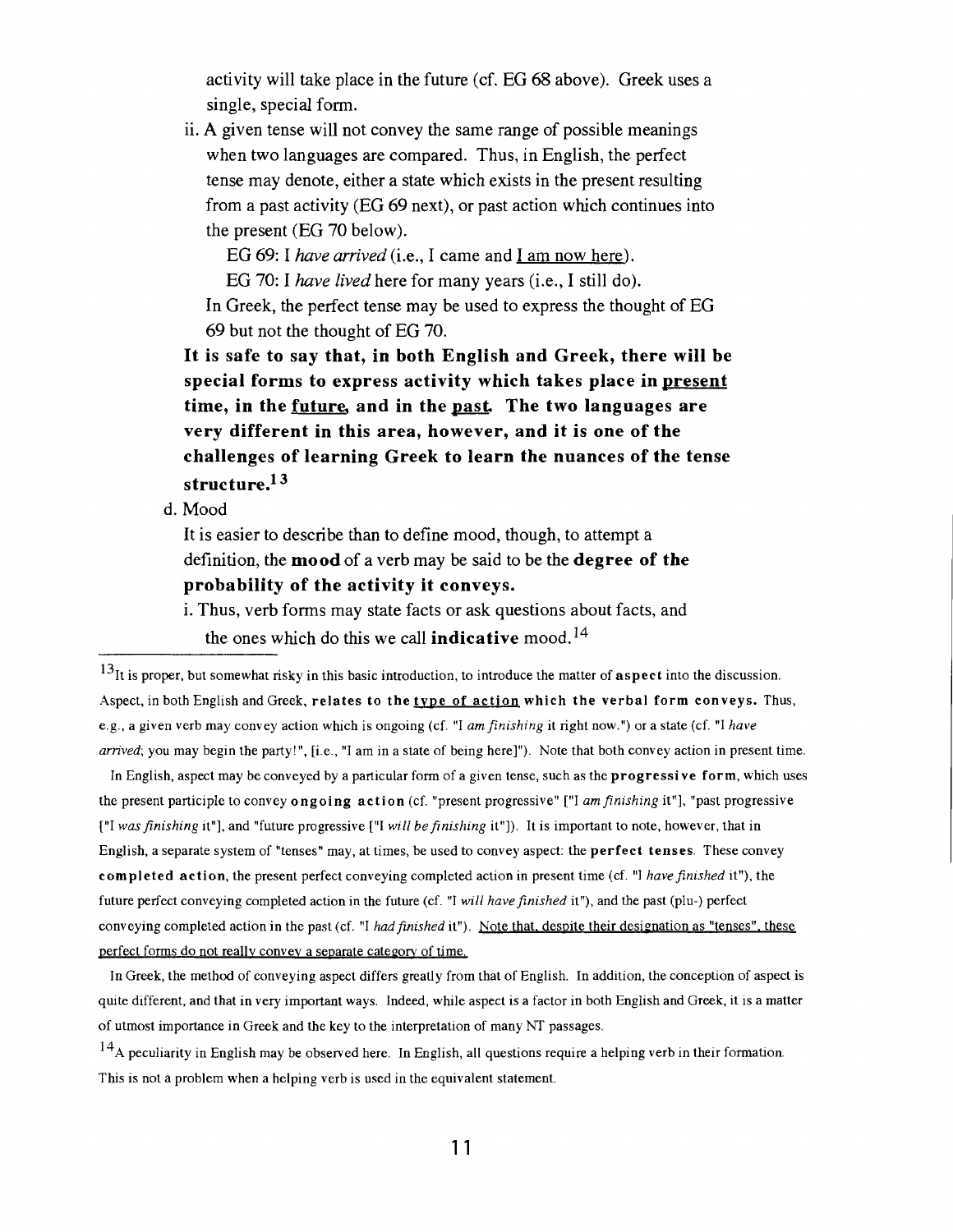EG 71: I *amfinishing* my paper right now.15

Verb forms may also give a command, and these we say are in the **imperative** mood.

EG 75: *Give* me the money!

Note that the probability of the activity of the verb in EG 75 taking place is lower than the probability of the fulfillment of the verbal action in EG 71 above.

**111.** The **subjunctive** mood in English expresses a number of things, especially wishes (EG 76 next), conditions contrary to fact (EG 77 below) and proposals/motions (EG 78 below).

EG 76: God *bless* you.

EG 77: If I *were* you, I would do as he says.16

EG 78: I move that he *write* the President on our behalf.

Note the low probability (in the case of EG 77 it is non-existent!) of such statements.

**Greek** has the same moods which we have detailed here. The indicative and imperative are used in very much the same way, but the **subjunctive** is quite different, conveying, generally, an **activity in the future which has some reasonable probability of fulfillment.** Greek also has a fourth mood, the **optative** mood, which it reserves for **future activity about which there is a lower probability of fulfillment** (mere possibility).

e. Voice

The **voice** of a verb **conveys the relationship between the subject of the verbal action and the action itself.** 

i. An **active voice** verb has the **subject** as the **agent of the activity described by the verb,** i.e., the subject is doing the acting and/or is responsible for it.

EG 72: He was *making* the pie. Was he *making* the pie?

EG 73: He **did** *make* the pie. *Did* he *make* the pie?

However, while we may use a simple form of the verb in a statement, it is impossible to do so in a question. In a question, we must use an emphatic form, employing a form of the verb "do". Consider the next example.

EG 74: He *made* the pie. Did he *make* the pie?

It is simply not possible in English to say, in place of the formation in EG 74, *"Made* he the pie yesterday"! (NB: The difference between the various formations in EGs 72-74 is aspect not tense. Note that all are in the past. See footnote 13.)

 $16$ Most people do not realize that the subjunctive is "proper" in such contrary to fact conditional sentences, thinking that the more common or "normal" indicative is used. Thus, they tend to change "were" to "was" in such a sentence, because, when we use the indicative mood, we do not say, e.g., "I *were* there yesterday."

 $15$ Note that, while this statement may be false, it is the intention of the speaker/ writer to convey that it is true.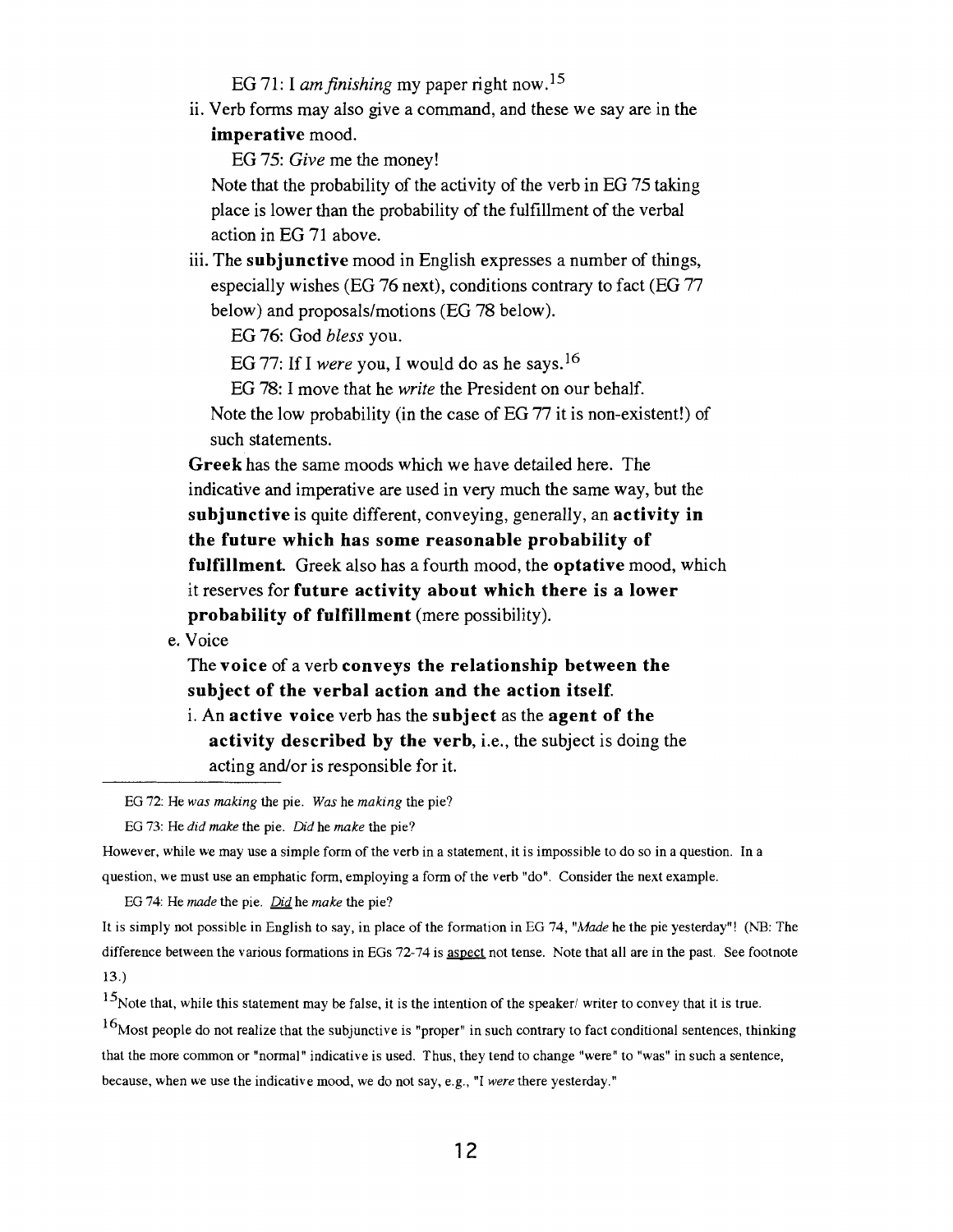EG 79: John *slew* the dragon.

EG 80: John *watched* the game.

In these two examples, John is both the subject of the sentence and the one responsible for the activity of slaying and watching.

ii. **A passive voice** verb has a subject, but that **subject is not the** 

**agent of the activity described; rather, it is acted upon.** 

EG: 81: The dragon *was* **slain** by John.

EG: 82: The game *was watched* by John.

In grammatical terms, the subject of the sentence in EG 81 is "dragon", while the subject of the sentence in EG 82 is "game". But in both sentences, "John" is the agent of the activity, and his agency is expressed through a prepositional phrase introduced by the word  $by$ .

- iii. **Greek** also has a third voice, the **middle voice.** This will be described in full in due course; here we need only say that it is a form which is **active,** with the **additional nuance** that the activity of the verb is done **"for the benefit of"** or **"in the interest of"**  the subject of the sentence.
- 2. It is also helpful to make the distinction between transitive and intransitive verb forms. a. Transitive

Atransitive verb transfersorcames its activity over to a direct

object. In the following sentence (EG 83), the verb is transitive.

EG **83:** The enemy attacked the camp.

Note that such a transference of the action to a direct object need not actually be expressed.

The word scored is transitive in the next sentence (EG 84), with the direct object implied.

EG 84: I scored [the goal].

Note also that the verbal activity need not be physical, with an overt transference of the action to the object, for the verb to be transitive.

EG 85: I saw the horses.

In this example, the verb  $saw$  is transitive, yet eyeballs are not striking objects; in fact, no physical movement need be involved.

b. Intransitive

i. Basics

Anintransitive verb does not and cannot carry its action over to a direct object. It is complete in itself. In general, two types are common,

those which convey motion (EG 86) and those which convey condition (EG 87).

EG 86: The birds flew northward.

EG 87: I am a student.

It should be noted that many verbs which are intransitive do not appear so at first sight.

The following common verbs in the following basic examples sentence (EGs 88-92) are all intransitive

EG 88: The soup tastes salty.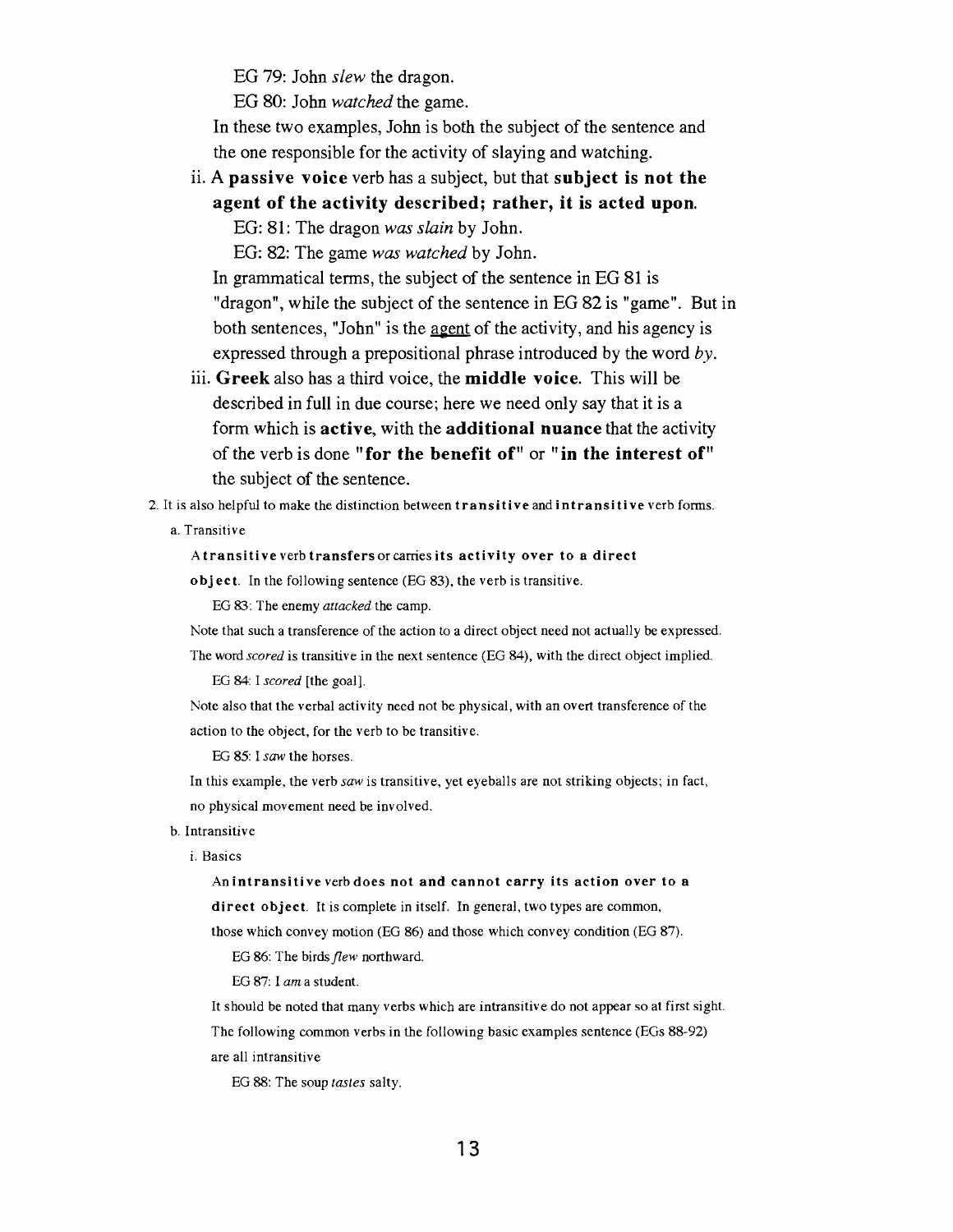EG 89: I feel hot today.

EG 90: He seems dubious about the idea.

EG 91: He became President after the election.

EG 92: She appears prepared for the test.

- ii. Further notes
	- a. An intransitive verb never takes a direct object. On the contrary,

any noun, pronoun, or adjective which follows an intransitive verb is normally either a predicate noun or pronoun naming the same person as the subject (EG 93 next), or a predicate

adjective, modifying the subject (EG 94 below)

EG 93: I was the leader yesterday.

EG 94: I was cold yesterday.

In EG 93, *I* and *leader* are identical, while in EG 94, the adjective cold modifies the subject,  $I<sup>17</sup>$ 

b. Nouns, pronouns, and adjectives which are predicate nouns,

pronouns, and adjectives are in the nominative case.

EG 95: The leaders are you and I.

In this example, I must be used, not "me", for the form "me" is accusative and is used for a direct object, not for a predicate pronoun, which requires the nominative.

c. The same verb may be transitive or intransitive in different contexts.

EG 96: He flew over the Rockies.

EG 97: He flew 747s for United Airlines.

The verb flew in EG 96 is intransitive; in EG 97, it is transitive. Note that when a verb is used both transitively and intransitively, its meaning changes slightly. (Thus, in EG 97, flew really means "to pilot in flight", not "to traverse in the air", as in EG 96).

### 3. Principal parts of verbs

a. Basic concept

All verbs in a given language have **principal parts,** which may be defined as **the basic forms of a verb which one must know to make all other forms which may be made.** 

**English verbs have three principal parts.** These are the present tense, indicative active (cf. throw), the simple past tense, indicative active (cf. threw), and the past participle (cf. thrown). With these three forms, one can make all other forms of the verb which may be needed, if the "rules" are known and followed. Thus, e.g., the **first principal part** (throw), gives us the present indicative active (cf. "I throw hard when I pitch"), the present

 $17$ This predicate adjective construction is the only way an adjective may modify a pronoun, in normal usage.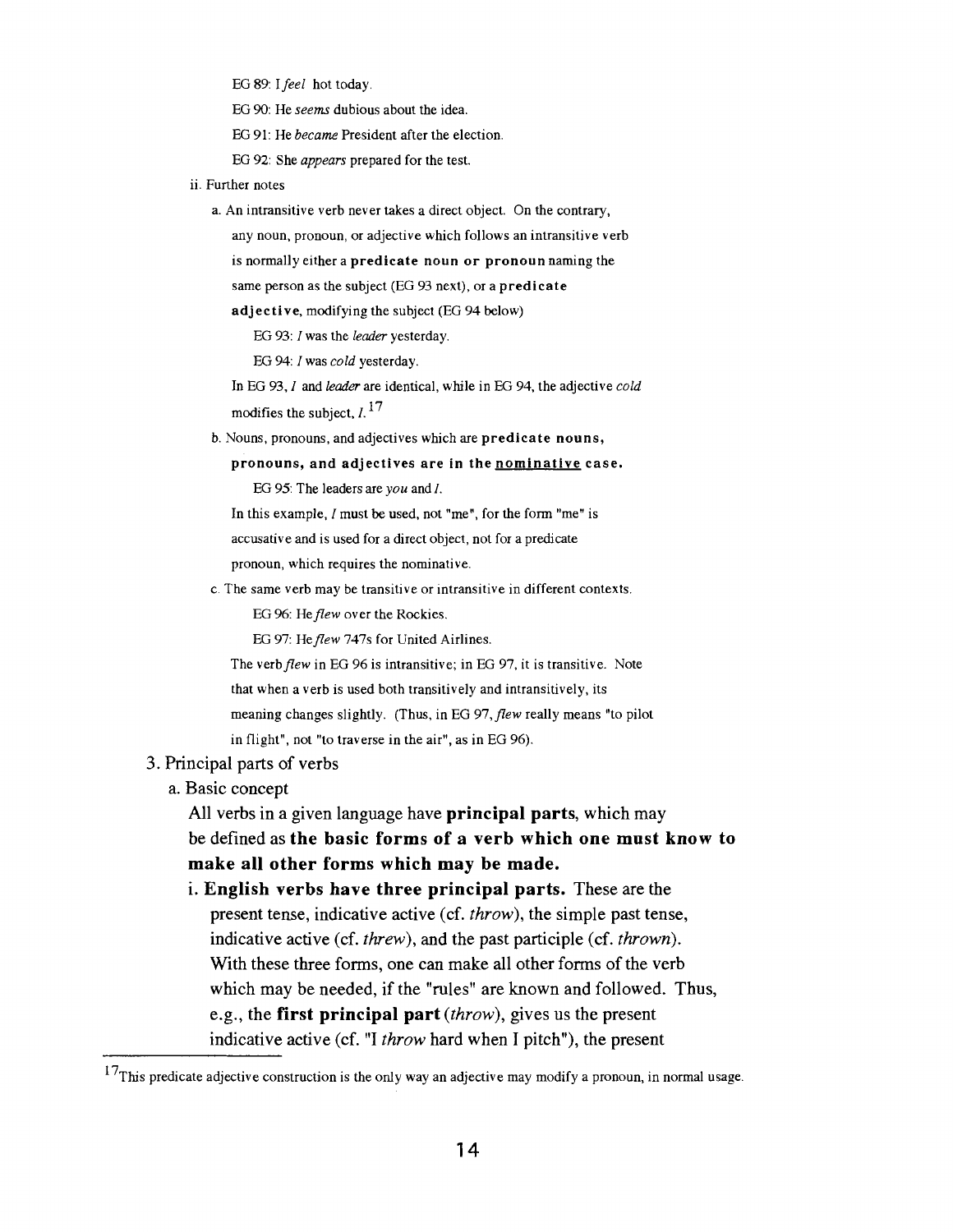active participle (cf. "Throwing quickly, he got the runner at first"), the present active infinitive (cf. "To throw is good exercise"), the present and past progressive forms (cf. "I am throwing right now"; "I was throwing when you called"), the future indicative active ("I will throw tomorrow"), etc. The **second principal part** gives the simple past tense, indicative active only (cf. "I threw yesterday in the bullpen"). The **third principal part** is used to form the indicative active of the present perfect (cf. "I have thrown and am warmed up"), the past (plu-) perfect (cf. I *had* thrown before I got the call from the bullpen"), and the future perfect (cf. I will have thrown by the time you get there this afternoon"). It is also used for all passive voice forms of every tense (cf. The ball is being thrown; the ball was being thrown; the ball was thrown; the ball will be thrown, etc.).

**Greek verbs have,** not three, but **six principal parts.** As may be supposed, different rules for making the various verb forms from the principal parts exist, and these will be learned in due course. It is impossible to overestimate the importance of principal parts for

the mastery of any language.

- b. Regular and Irregular Verbs
	- **Regular verbs are those whose second and succeeding principal parts can be made predictably from the first principal part.** In English, these are verbs which add "d" or "ed" to the first principal part form to make the simple past tense (indicative active) (cf. love--loved; watch--watched). Such verbs use a form identical to this second principal part form for the third principal part (cf. loved  $\Pi$  have loved her well]; watched  $\Pi$  have watched that pitcher before]). Greek also has regular verbs, but they will form their various principal parts according to rules which will have to be learned.
	- **Irregular verbs are those whose second and succeeding principal parts cannot be formed predictably from the first principal part.** In such cases, no key letter(s) appear(s) in the simple past tense form of the indicative active, which form is always the key to **regularity/irregularity.18** The example verb we have been using, to throw, is irregular, for the second principal part, the simple past tense (indicative active), threw, is not predictable from the first principal part, throw. Furthermore, the

 $18$ It is an oversimplification to say that an irregular verb has an unpredicatable basic past tense form, while a regular verb has a predictable basic past tense form, but, in fact, it is a good generalization of the situation.